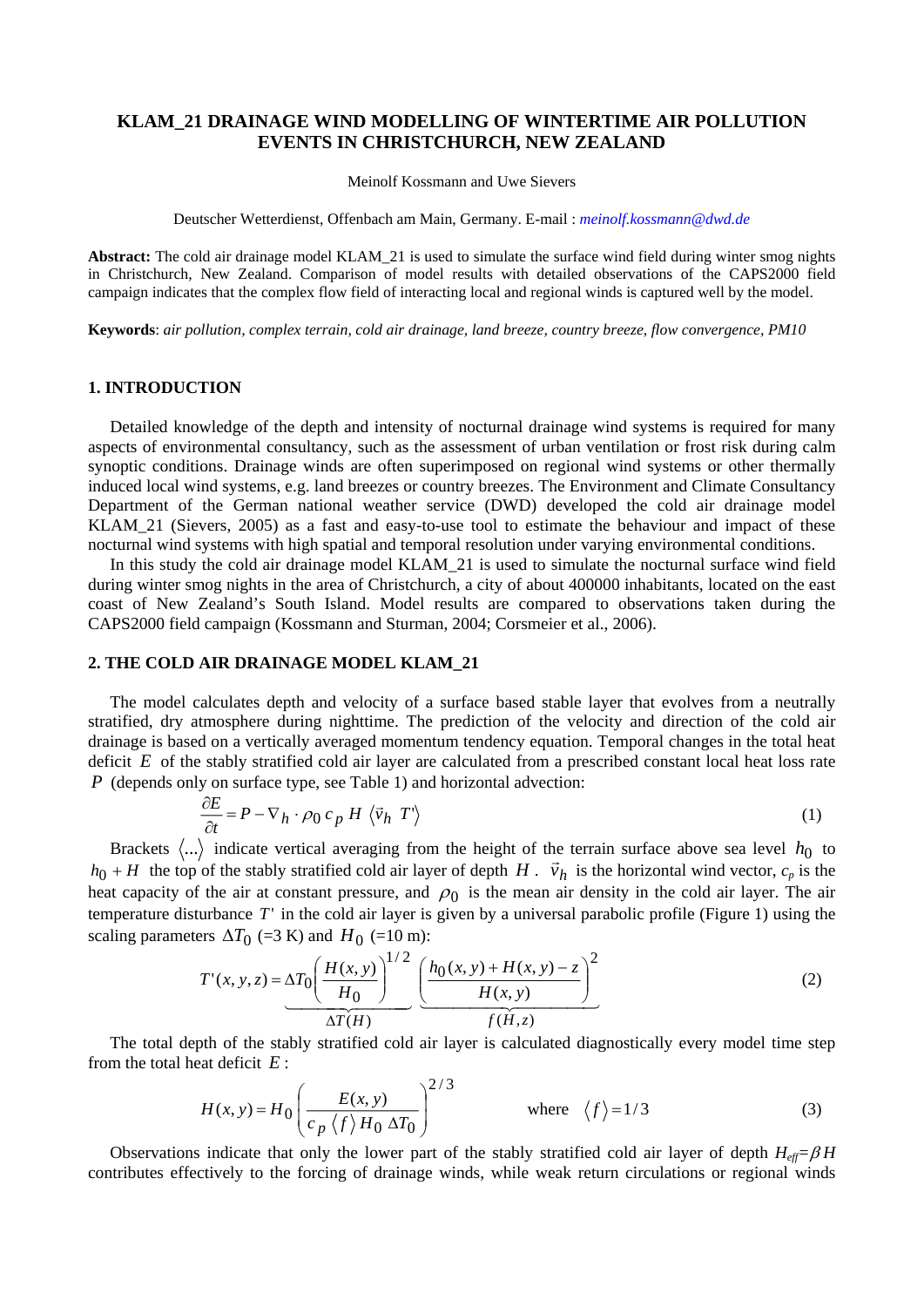usually dominate aloft between  $H_{\text{eff}}$  and *H*, where horizontal temperature gradients are less pronounced. Sievers (2005) applied energy considerations to derive β*=5/12*. KLAM\_21 approximates the vertical drainage wind profile  $v_h(z)$  by a universal triangular wind profile with a wind speed maximum  $v_{h,max}=2\langle v_h\rangle$ at the height *0.25Heff* and wind speed decaying linearly from this value to zero wind at the surface and at *H* (Figure 1). Neglecting Coriolis effects and assuming the advection of momentum is balanced by a dynamic pressure perturbation, the vertically averaged tendency equation of horizontal momentum is given by:

$$
\underbrace{\frac{\partial \langle \vec{v}_h \rangle}{\partial t}}_{I} = -\underbrace{\frac{g \Delta T \langle f \rangle}{T_0} \mathbf{T}^2 \cdot \nabla_h (h_0 + \beta H) + \underbrace{l |\langle \vec{v}_t \rangle| \mathbf{D} \cdot \langle \vec{v}_h \rangle}_{III} - \underbrace{\frac{b}{H} c \cdot \langle \vec{v}_h \rangle |\langle \vec{v}_t \rangle|}_{III} + \underbrace{REG}_{IV}
$$
(4)

with the wind vector tangential to the surface  $\vec{v}_t = \mathbf{T}^{-1} \cdot \vec{v}_h$ . Local temporal changes in  $\langle \vec{v}_h \rangle$  (term I) result from imbalances between effective gravitational forcing (term II), friction (term III), and the effects of a regional wind (term IV). The friction term consists of surface and canopy friction (term IIIb) and the effects of horizontal diffusion (term IIIa).  $T_0$  represents a typical mean temperature in the cold air layer and  $c^*$  is the friction coefficient which depends on  $H_{\text{eff}}$ . In forested and urban areas  $c^*$  is also a function of canopy height and the leaf/wall area index. The mixing length *l* is set to the typical nocturnal value *l=1 m*. The projection operator **T** from the tangential to the horizontal plane and the differential operator **D** are:





**Figure 1:** Schematic representations of KLAM\_21 model characteristics. Left and centre: Universal vertical profiles of normalised temperature disturbance  $T'/\Delta T$  and normalised horizontal wind velocity  $v_h \ll v_h \gg$ . Dashed lines indicate *Heff /H*. Right: Plain view of the Arakawa C grid structure for horizontal wind components *u* and *v*, the total heat deficit *E*, and the cold air layer depth *H*. i and j are grid cell indices in west-east and south-north directions.

The model is initialised with zero wind and neutral stratification at 1800 NZST (New Zealand Standard Time), which corresponds approximately with the onset time of nocturnal cooling. Integration over time is carried out on a regular Arakawa C grid (Figure 1) using dynamically calculated time steps to fulfil the Courant-Friedrich-Levy criterion. The size of the computational domain is *150 km x 140 km* with a horizontal resolution of 500 m in the outer domain and 100 m in the nested inner grid (see Figure 3). Spatial gradients are discretised using centred differential quotients. Advection of heat loss by the mean wind (eq. 1) is calculated with a donor-cell algorithm. For further details of KLAM\_21 see Sievers (2005).

| <b>Table 1:</b> Local heat loss rates $P$ in KLAM 21. |  |  |        |  |  |  |  |  |  |
|-------------------------------------------------------|--|--|--------|--|--|--|--|--|--|
| Surface type lopen country lshrubland                 |  |  | forest |  |  |  |  |  |  |

| $\sim$<br>type<br>Surface | 1 country<br>open | shrubland | torest | urban                         | dense urban | lake.<br>river | sea               |
|---------------------------|-------------------|-----------|--------|-------------------------------|-------------|----------------|-------------------|
| <b>TW</b><br>$\sim$<br>ш  | 30.0              | ΩΩ<br>--- | 10.0   | $\mathbf{u} \cdot \mathbf{v}$ | 0.U         | v.v            | . .<br>--<br>-v.v |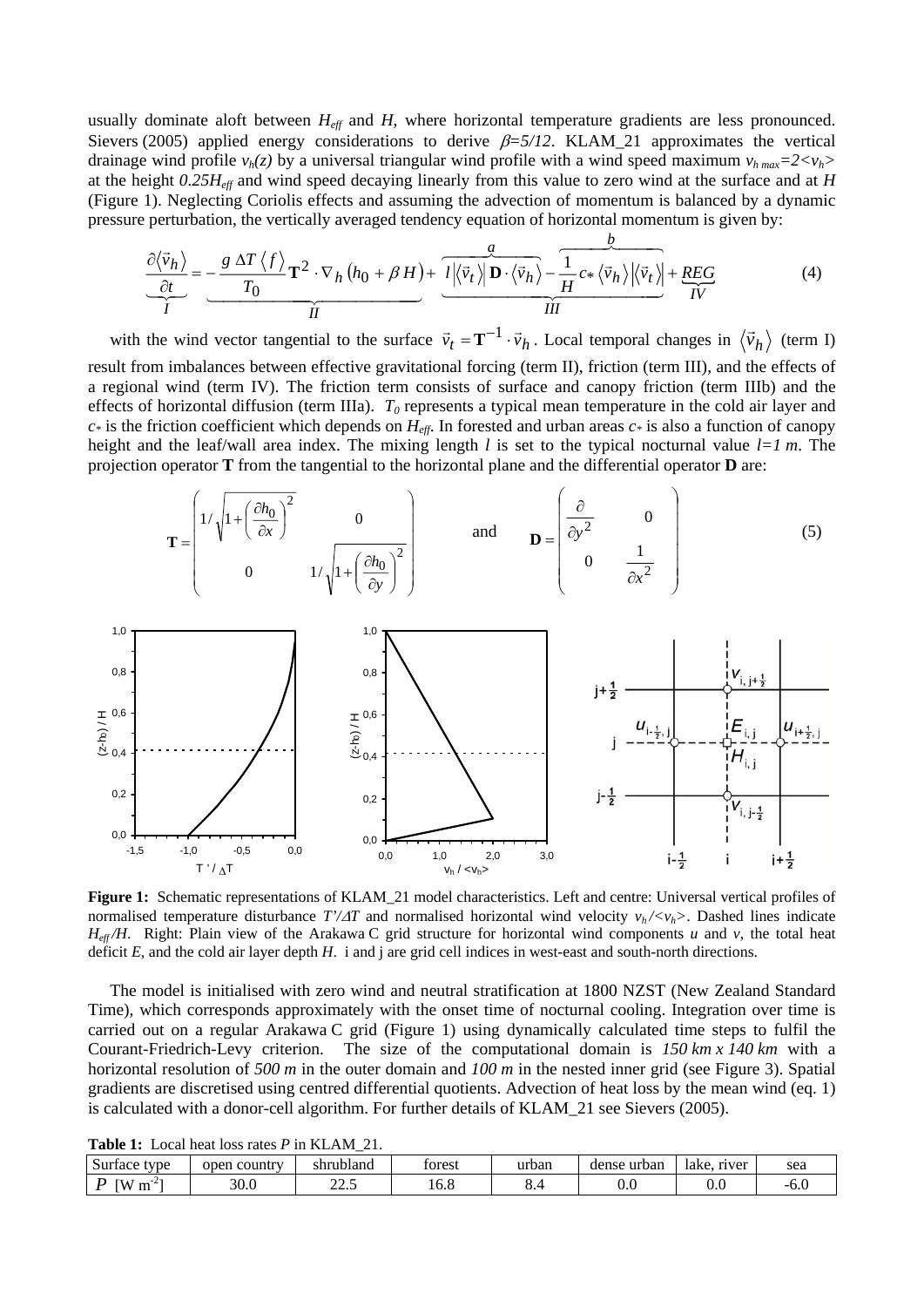## **3. OBSERVATIONS**

The 50  $\mu$ g m<sup>-3</sup> 24h mean concentration health guideline for PM<sub>10</sub> is exceeded in Christchurch about 30 times per winter on average (Spronken-Smith et al., 2002). The highest concentrations typically occur under calm synoptic conditions between sunset and midnight when emissions from domestic heating are highest and dispersion is strongly influenced by local winds and surface temperature inversions. Figure 2 shows observed surface winds in the Christchurch area about 3 h after sunset on 8 June 2000, which was a typical smog night during the CAPS2000 field campaign (Kossmann and Sturman 2004) with weak ambient winds and an observed 24h mean  $PM_{10}$  concentration of 83  $\mu$ g m<sup>-3</sup>. On the regional scale the surface wind field is characterised by drainage winds down the Canterbury Plains and land breezes along the coastline. Flow splitting is caused by the terrain elevations of the Port Hills and Banks Peninsula. Over the urban area of Christchurch northwesterly regional drainage winds down the Canterbury Plains converge with local southerly drainage winds from the Port Hills (Figure 2). This zone of flow convergence is characterised by very weak winds which favour the accumulation of air pollutants. Later in the night the regional scale northwesterly drainage winds become more dominant and the convergence zone is shifted southward towards the Port Hills (Corsmeier, 2006).



Figure 2: Topography of study area and observed surface winds on 8 June 2000, 2100 NZST. Long barbs indicate  $1 \text{ m s}^{-1}$  each, short barbs indicate  $0.5 \text{ m s}^{-1}$ , and open circles indicate calms. Left: Coastal Canterbury area. Right: Christchurch urban area. The dashed line illustrates the convergence zone of regional and local drainage winds.

## **4. MODEL RESULTS**

Figure 3 shows KLAM 21 results of the regional surface wind field after 3 hours of simulation (2100 NZST). The structure and intensity of the main observed flow features, such as cold air drainage down the Canterbury Plains, flow splitting northeast of Banks Peninsula and land breezes along the coastlines are well captured by the model. The model also simulates the observed convergence of regional drainage winds down the Canterbury Plains and local drainage winds from the Port Hills, and the associated poor ventilation (low cold air volume fluxes) over the Christchurch urban area. The minimum in the modelled effective cold air layer depth over the city centre and the eastern suburbs represents the urban heat island, which causes the formation of country breezes which are superimposed on to drainage winds and land breezes (Figure 4).

## **REFERENCES**

- Corsmeier, U., M. Kossmann, N. Kalthoff, and A.P. Sturman, 2006: Temporal evolution of winter smog within a nocturnal boundary layer at Christchurch, New Zealand. *Meteor. Atmos. Phys.* **91**, 129-148.
- Kossmann, M. and A.P. Sturman, 2004: The surface wind field during winter smog nights in Christchurch and coastal Canterbury, New Zealand. *Int. J. Climatology* **24**, 93-108.

Sievers, U., 2005: Das Kaltluft-Abfluss-Modell KLAM\_21. Grundlagen, Anwendungen und Handhabung des PC-Modells. *Berichte des Deutschen Wetterdienstes* **127**. Deutscher Wetterdienst, Offenbach a.M., Germany, 101 pp.

Spronken-Smith, R.A., A.P. Sturman, and E.V. Wilton, 2002: The air pollution problem in Christchurch, New Zealand – progress and prospects. *Clean Air and Environmental Quality* **36**, 23-29.